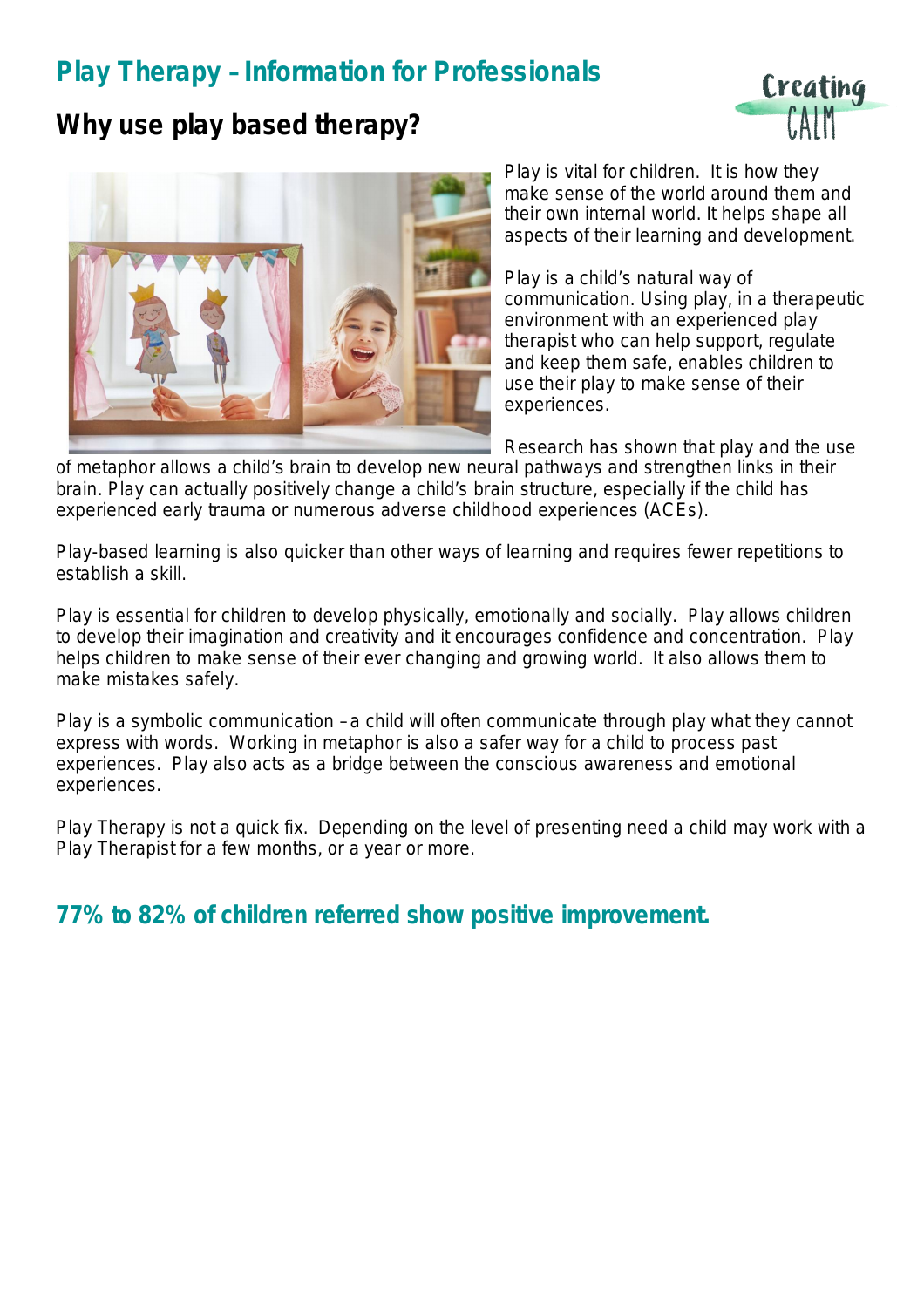Play helps children to:

- $\checkmark$  Understand relationships
- $\checkmark$  Experience and identify emotions
- $\checkmark$  Act out troublesome issues
- $\checkmark$  Practise roles
- $\checkmark$  Explore situations
- $\checkmark$  Learn, relax and have fun
- $\checkmark$  Develop physical skills
- $\checkmark$  Find out what is 'me' and what is 'not me'

Time visiting with a Play Therapist enables a child to consider and acknowledge their feelings. It helps them learn that is OK to feel and teaches them to cope with big feelings in a safe and constructive way.

Play Therapy is client-centred and integrative, it draws on many types of therapy and works well alongside most other kinds of support that children may be offered. Play Therapy is based on the work of Carl Rogers and Virginia Axline, but also draws on Landreth, Freud, Jung, Gestalt and many others.

Play Therapy has very few rules, but as many as necessary. This means it is ideal for children who struggle with boundaries, as limitations are only put in as they are needed. Children struggling with boundaries also benefit as the work in the playroom is 'client-led' meaning they decide how and when they interact with the equipment in the room and the therapist.

The equipment offered in each session includes:

- $\checkmark$  A sand tray with dry sand and if there is space, another tray with wet sand
- $\checkmark$  A selection of symbols that will encourage the child to create any story in the tray, on the floor, or a table
- $\checkmark$  Clay usually grey and red
- $\checkmark$  Art and drawing materials paints, glue, glitter, collage etc.
- $\checkmark$  Small world play equipment including people, animals, vehicles and houses
- $\checkmark$  Music and movement equipment, including instruments
- $\checkmark$  Puppets
- $\checkmark$  Dolls, medical and caring equipment
- $\checkmark$  Dressing up equipment, such as masks, scarves, hats, glasses etc.

If a therapist is working with adolescents or adults, the equipment is tailored to suit their needs, but a wide range of equipment is always on offer. If the therapist is mobile, a travel kit is used covering essentials but still relatively portable.

A session is usually 40 minutes in length, but this may vary depending on the age of the child and the individual child's needs.

Sometimes big feelings come up in the playroom for the child and this can mean their behaviour can get worse before it gets better as they process those feelings. Usually things settle down as they get to know and trust the therapist.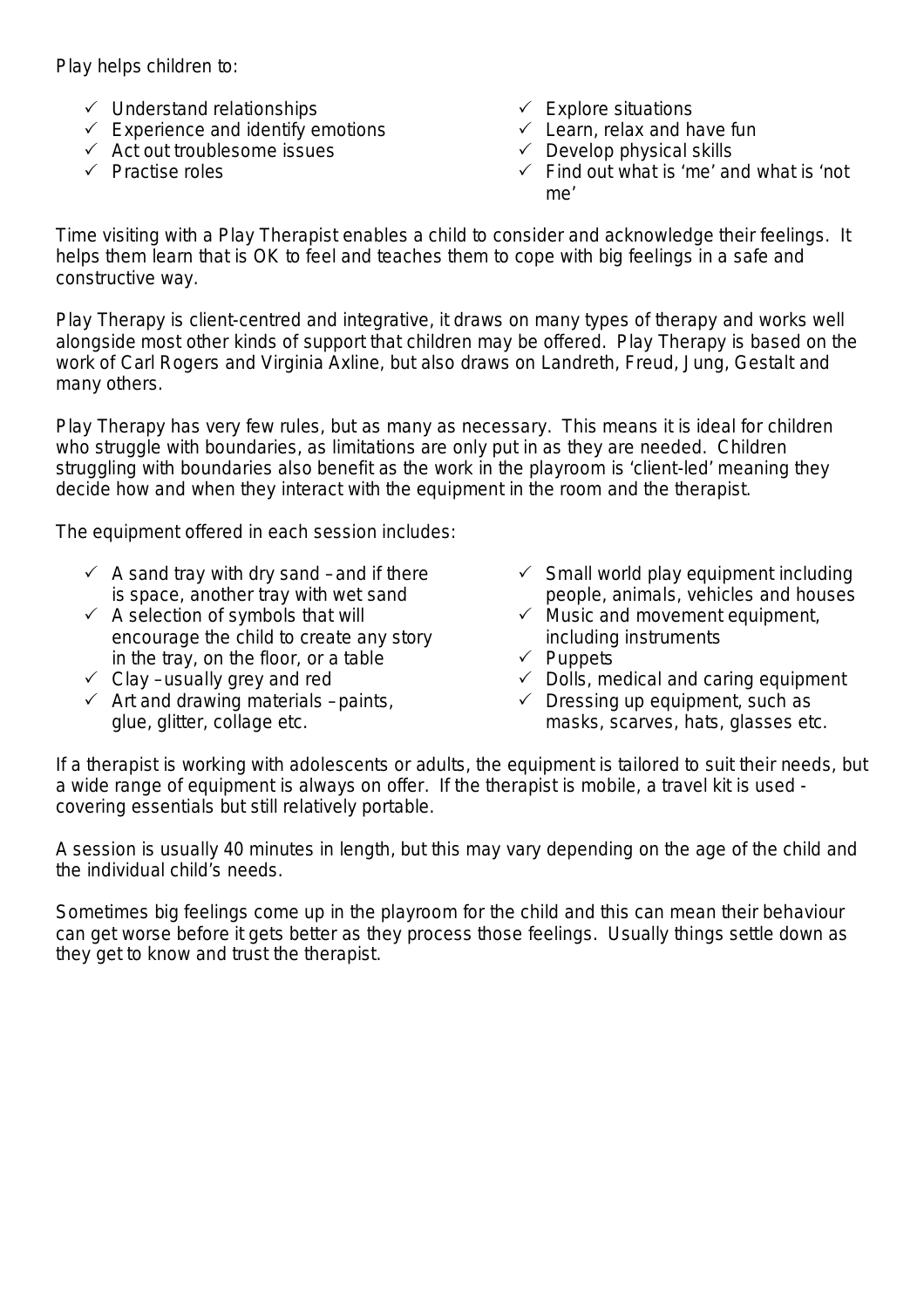Parental/PR consent is needed for therapy, and parents/carers and the referrer are met with prior to therapy starting, at regular intervals during the therapy and at the conclusion of working with a child. For short-term therapy of less than 20 sessions, there is usually only one interim meeting. For longer-term therapy, meetings or phone consultations are offered about every 12 weeks.

Parents/carers and referrers are encouraged to keep the therapist informed of anything that may be relevant to the child and are welcome to ask for updates. Therapy is confidential, but client confidentiality would not be maintained if there is a safe-guarding disclosure.

# **Which children may benefit from Play and Creative Art Therapy?**

Play therapy is known to benefit children who are experiencing problems with:

- General stress and anxiety, selfesteem and emotional well-being
- Behavioural difficulties
- Attachment issues
- Fears and phobias
- Low confidence, low mood and low self-esteem
- Frustration and anger issues
- Experiencing school issues such as transitions to new schools or classes, anxiety around SATs, or exams
- Friendship issues and bullying
- Parental separation, divorce, family member in prison, or other family conflict
- Hospital stays and other medical treatment
- Issues around food and other eating issues
- Trauma, including experiencing or witnessed neglect, emotional, physical or sexual abuse
- Adoption, fostering and being in care
- Changes in family dynamics including step-parents, blending families and new siblings
- Experience of a serious accident, other disaster or PTSD
- Experiencing loss or bereavement
- Additional behavioural needs including attention deficit disorder (ADD), attention hyperactivity disorder (ADHD), autism spectrum diagnosis (ASD), Tourette's or similar
- Sleep issues and toileting issues

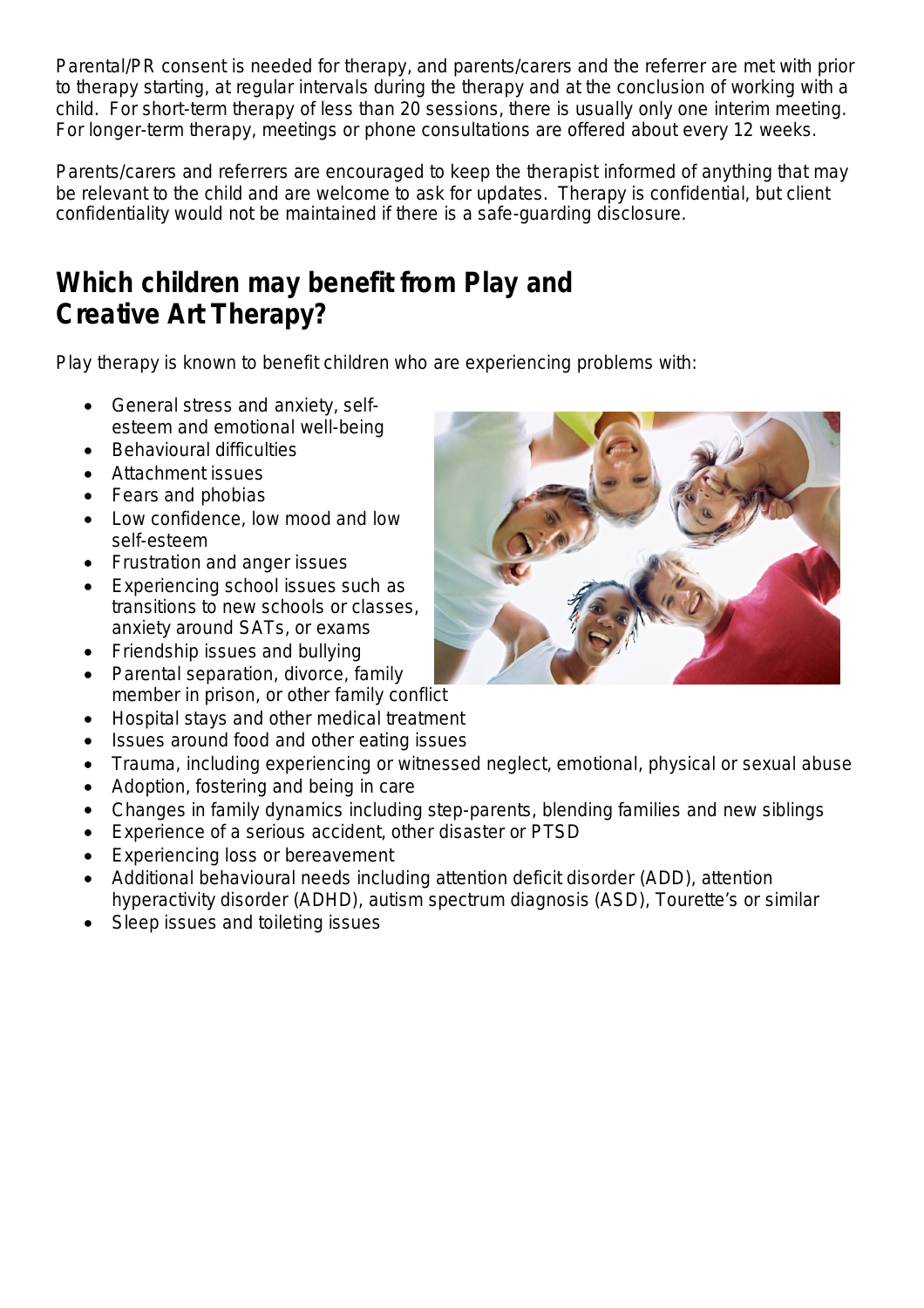## **Supporting children with adverse childhood experiences**

Some of the children of the families you may know, or are working with, may be experiencing, or have experienced, adverse childhood experiences (ACEs):

abuse - physical, verbal or sexual neglect - emotional or physical

Growing up in a household where:

- a parent is addicted to drugs and/or alcohol
- a parent has experienced domestic violence
- a family member is in jail
- a family member is diagnosed with a mental health condition
- a parent is absent through divorce, death or abandonment

They may also be experiencing childhood adversity including: bereavement, bullying, poverty and community adversity - including living in a deprived area or experiencing neighbourhood violence.

## **ACEs are associated with poorer health and social outcomes in adulthood.**

The Scottish Government published a paper in July 2018, 'Adverse Childhood Experiences (ACEs)', reporting that adults who had experienced four or more ACEs in childhood were:

4x more likely to be a high-risk drinker

16x more likely to have used crack cocaine or heroin

6x increased risk of never or rarely feeling optimistic

3x increased risk of heart disease, respiratory disease and type 2 diabetes

15x more likely to have committed violence

14x more likely to have been a victim of violence in the last 12 months

20x more likely to have been in prison at any point in their life.

In the paper, they committed to actions in key areas to support children and their families and adults.

The Children's Mental Health Charter (2019) also supports therapeutic help for children:

'Focus on the needs of children. Children's voices must be heard, and their dignity and human rights upheld. Within school, the curriculum must embed within it an understanding of emotional well-being, the principles of good mental health and the certainty of therapeutic help for those children who need it.'

Play and Creative Art Therapy is an ideal, child-centred way of therapeutically supporting children who need it. Therapists are regulated through PTUK and the PSA and undertake both regular clinical supervision and on-going CPD.